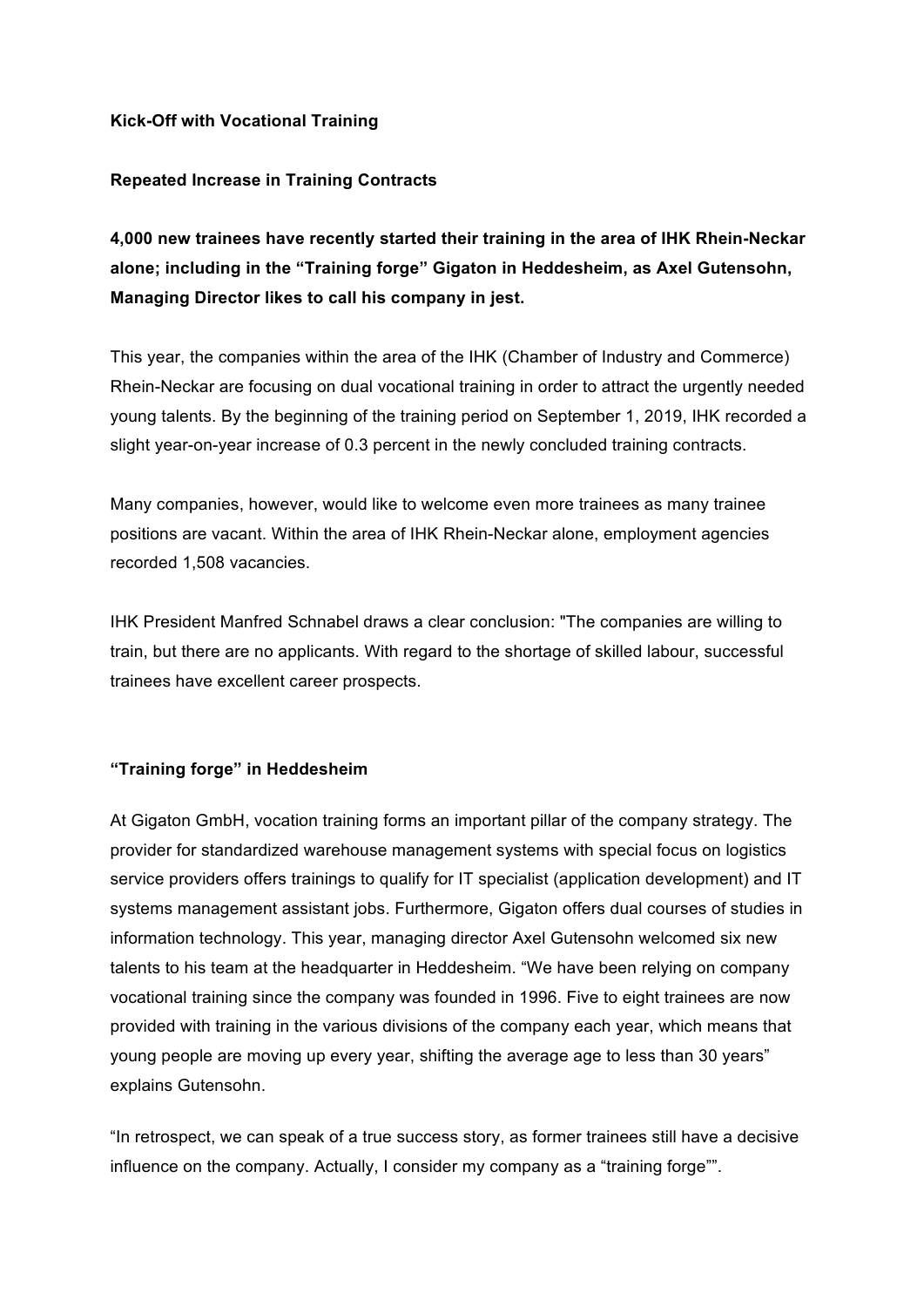### **Companies Willing to Train – Lack of Applicants**

The entrepreneur with longstanding expertise considers the concept of vocational training as "proven absolutely sustainable, as the training and the hiring of trainees having completed their training in comparison to external onboardings in terms of time offers advantages", Gutensohn continues. "We can influence our specific needs and have our trainees work on specific tasks according to their individual strengths. Also, as a middle-sized business in the Rhine-Neckar region, it is hard to find qualified and affordable staff", explains the managing director. An insight which also confirms Manfred Schnabel, IHK president: "According to the annual training survey by the IHK organization, about one third of the training companies were not able to fill all the vacant training positions". At the same time, the skilled labor study conducted by IHK of Baden-Württemberg predicts a shortage of 50,000 academically and professionally qualified staff in the area of IHK Rhein-Neckar by 2030. "The region offers best employment opportunities to anyone who starts training now, and who would complete further training in the ideal case" says Schnabel.

#### **Training Alliance 2019 – 2021**

The success model of dual education will be further strengthened by Federal Government, the Federal Employment Agency, the trade associations, trade unions and federal states, including DIHK. In this context, the new agreement "Allianz für Aus- und Weiterbildung 2019 – 2021" (Alliance for Education and Training 2019 – 2021) was signed at the end of August. By signing the declaration, the signatories commit to a strong vocational education and training and realign the fields of action and concrete measures. Founded at the end of 2014, the alliance is committed to further strengthen attraction, quality and performance as well as integrational strength of vocational education. Dr. Eric Schweitzer, DIHK presidents, elaborates: "Our joint alliance has done a successful job over the past four years. Despite the decline in student numbers and the trend toward studying, companies were able to stop the decrease in training contracts for the time being.

In the IHK area of Rhein-Neckar, the training volume has now risen for the third year in a row. With 3,906 training contracts, at the beginning of September, the previous year's result could be increased by another 10 training contracts even before the end of the onboarding phase for this year's start of training.

At the same time last year, an increase of 1.2 percent had been achieved, in the previous year it had been 1.7 percent. For the IHK president, the figures set an optimistic tone for the overall result of the 2019 training year, as experience has shown that in September, a large